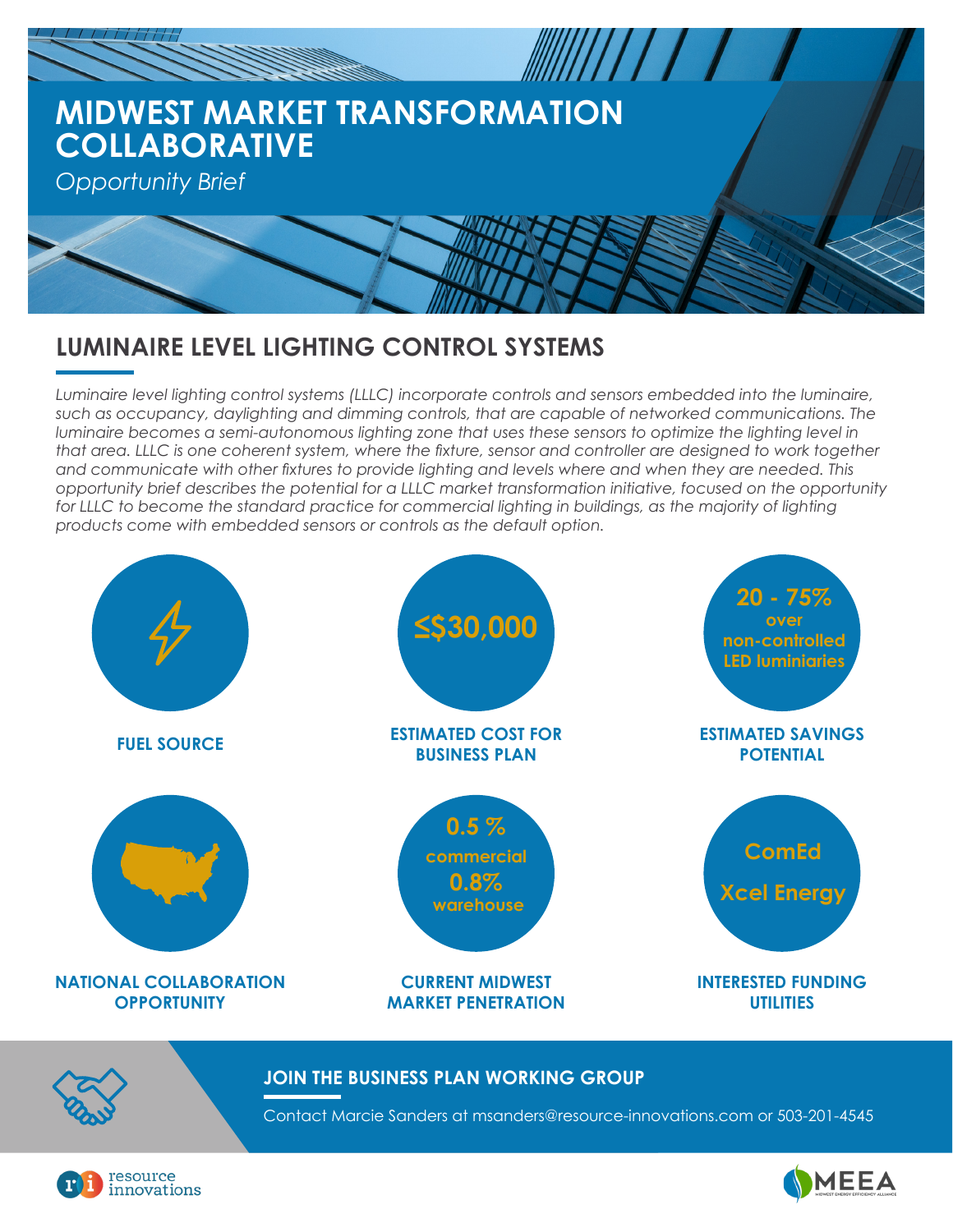# Market Transformation Opportunity Brief: Luminaire Level Lighting Controls (LLLC)

**Purpose of the Idea Brief:** This Idea Brief presents initial ideas and data based on preexisting information to describe potential market transformation initiatives. It serves as the document by which a decision can be made to move to Phase 2 in the "MT Initiative Review Process" (depicted below). During Phase 2 more research or piloting can occur and a Business Plan is developed.



#### **MT Initiative Development Process**

# Initiative Description

Luminaire lighting level control systems (LLLC) incorporate controls and sensors embedded into the luminaire, such as occupancy, daylighting, and dimming controls, that are capable of networked communications. The luminaire becomes a semiautonomous lighting zone that uses these sensors to optimize the lighting level in that area. LLLC is one coherent system, where the fixture, sensor and controller are designed to work together and communicate with other fixtures to provide lighting and levels where and when they are needed.



These integrated luminaires address issues that have held back previous generations of lighting controls by providing a better user experience, simpler installation with less wiring, smart configuration tools<sup>1</sup> for set-up and verification, and more adaptability when changes in space use require controls or fixture reconfiguration. Additionally,

 $\overline{\phantom{a}}$ 





<sup>&</sup>lt;sup>1</sup> These include software-enabled handheld devices, phone apps.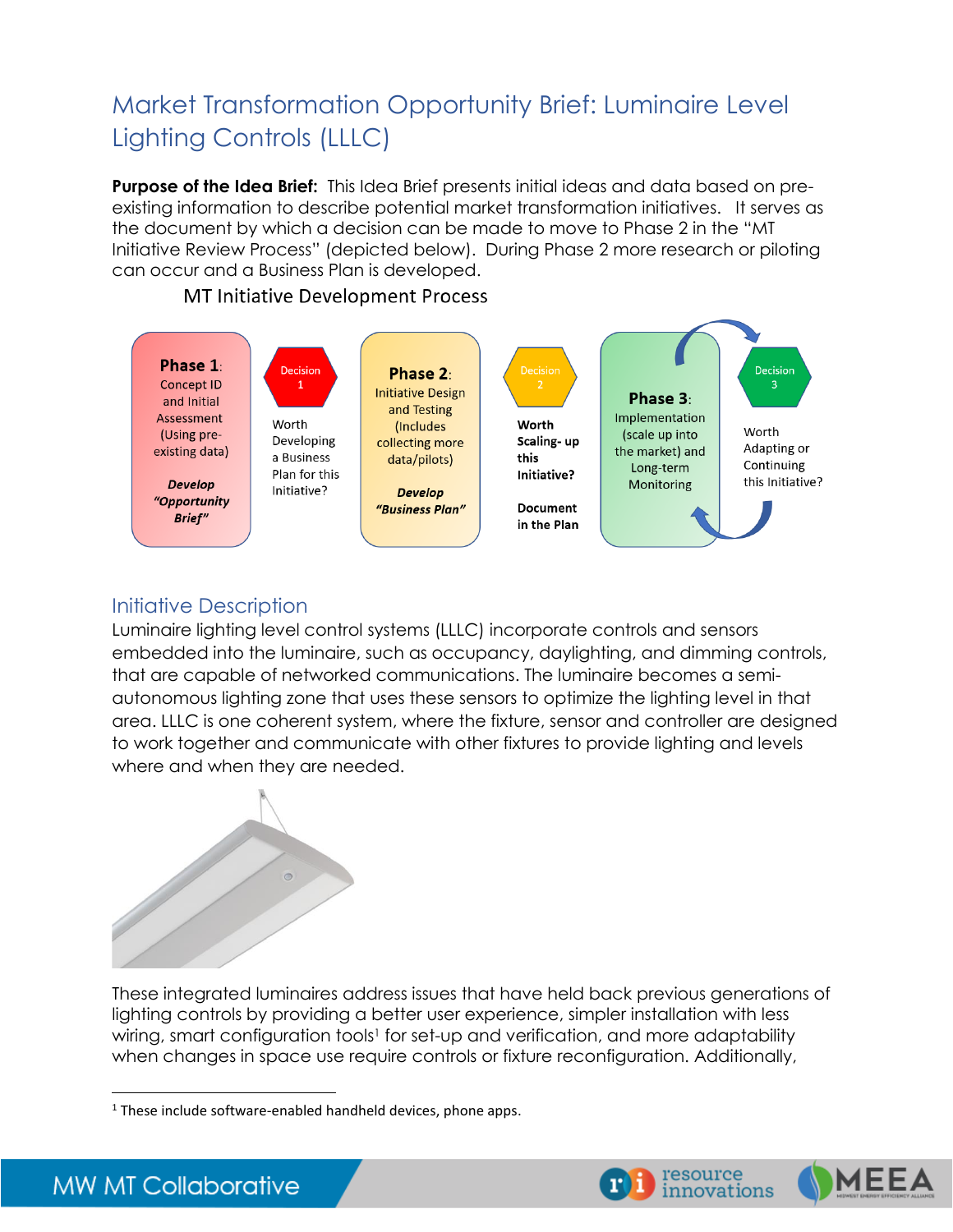building owners/managers and tenants can self-regulate the LLLC systems without having to reprogram the controller when a tenant changes or the office configuration changes. The flexibility and granularity of these systems offer greater savings potential over non-controlled LED fixtures due to reduced hours of use (via occupancy) and wattage reduction (via high-end trim and daylighting sensing).

LLLC systems are a simplified subset of the emerging category of networked lighting control systems (NLC). NLCs consist of an intelligent network of individually addressable luminaires and control devices, allowing for application of multiple control strategies and programmability for building or enterprise level control. LLLCs may or may not be networked and provide the flexibility to the building owner to choose or not. Many building owners have concerns about connecting systems to the network and LLLC gives them the choice. LLLCs provide similar savings without the requirement of a connection to a network; although they all have the capability to do so if desired.

- *Target markets*: New construction, major renovation, and retrofit of commercial office and warehouse.
- *Market Situation:* The market shift toward LEDs creates opportunities for adding controls but also brings the risk of lost opportunity if the rate of controls adoption does not keep pace. Where there is a robust current market in commercial new construction, there is a natural opportunity to transform the lighting controls market using LLLC to influence the market trajectory of LLLC adoption and avoid the lost opportunity from adoption of non-controlled LED luminaires. The extensive stock of fixtures in existing building presents a significant opportunity for LLLC retrofit installations.
- *MT long-term vision:* Implementation of LLLC becomes standard practice for commercial buildings, as the majority of lighting products come with embedded sensors or controls as the default option.
- *MT Savings*: Potential savings are substantial, with estimates depending on space type of 25-75% savings compared with non-controlled LED fixtures.

#### Hypothesis on leverage points

A strategic partnership with NEEA to implement this initiative will allow Illinois/MW to leverage the success of NEEA's initial work in the Northwest and accelerate LLLC adoption, since more partners increases the likelihood of success if the market is more national than local. NEEA's work provides the foundation of product readiness with specifications as part of the D[esignLight Consortium's \(D](https://www.designlights.org/lighting-controls/)LC) Networked Lighting [Controls Qualified Products List](https://www.designlights.org/lighting-controls/) (QPL)<sup>2</sup>; Northwest savings rates/calculations; and strong and increasing availability of LLLC products. The DLC QPL lists 26 products from 16 manufacturers, representing more than half of total NLC QPL. The comprehensive market development plans for NEEA's next phase, combined with the strong regional collaboration already underway in the Northwest will influence the market trajectory and speed up LLLC adoption to both realize the savings potential from LLLC and avoid lost opportunity from the adoption of non-controlled LEDs. Further leverage points with lighting market actors are listed below.





 $\overline{\phantom{a}}$  $<sup>2</sup>$  The DLC's Networked Lighting Controls QPL identifies systems that are eligible for utility rebates and incentives by</sup> meeting minimum DLC **Technical [Requirements](https://www.designlights.org/lighting-controls/qualify-a-system/technical-requirements/)**. Currently, LLLC is an option, not required for QPL status.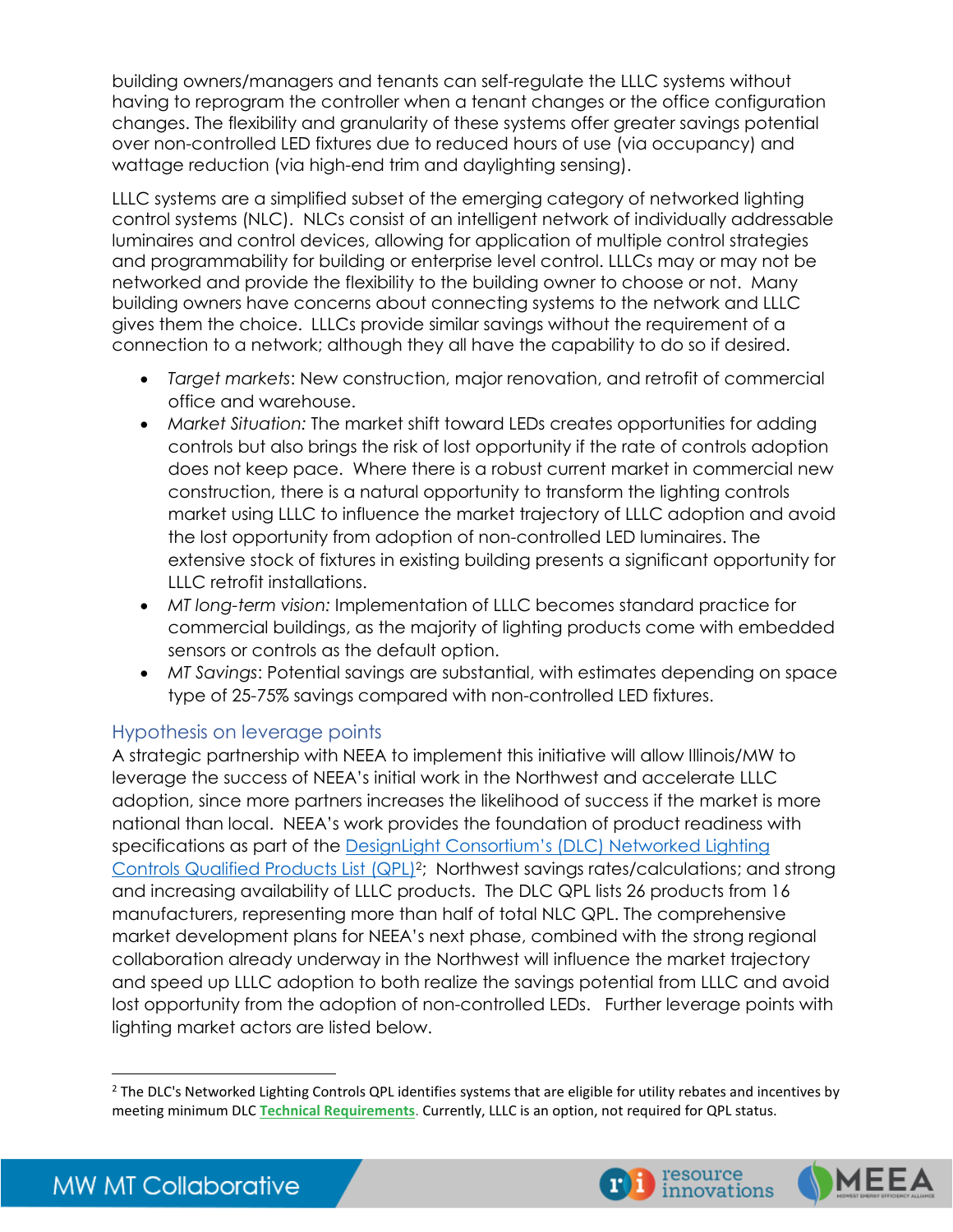#### *Barriers:*

While market momentum on the supply side has been strong, demand has been soft. Accordingly, NEEA's next phase will require increased levels of collaboration and commitment to national and local/regional partnerships with the lighting/control industry, sales channels, specifiers, utilities and trade allies to address the following barriers:

- Limited number of products (and manufacturers), not standardized protocols and difficult to configure
- Cost
- Lack of installation and configuration skills
- Lack of product awareness in sales channels
- Lack of confidence in lighting specifiers/designers that products are easy to install

#### *Leverage points:*

- Manufacturers making LED luminaires (with and without controls)
- Regional and national lighting manufacturer rep agencies (promotion/sales data collection) DLC/utilities supporting LLLC qualified products with incentives to hedge against first-cost
- DOE's [Next Generation Lighting Systems](https://www.energy.gov/eere/ssl/next-generation-lighting-systems) (NGLS) installation evaluations (working with manufacturers to reduce installation complexities)
- Lighting standards organizations: Illuminating Engineering Society (IES) and American National Standards Institute (ANSI), the North American Utility Lighting Exchange (NULX)
- Large commercial real estate (CRE) property owners/managers (such as CBRE)

#### Key outcomes desired

- Broad product array that complies with national specification and QPL
- Products cheaper and easier to install
- LLLC training curriculum offered by manufacturers
- Some key market actors, such as lighting designers/firms, lighting sales agencies becoming champions and specifying systems for installation in projects alongside the demos and trainings currently offered for networked lighting control systems.
- Building codes and standard practice guides require LLLC

# Key activities/interventions proposed

- Refine LLLC specifications for QPLs (partner with NEEA)
- Influence manufacturers for increased product availability in MW through distributor/sales agency channels distributor and sales representative channels and improved functionality (partner with NEEA)
- If appropriate for utilities in the MW, influence/promote codes, standards and test procedures
- Educate and train distributors/sales agencies, installers, specifiers and building/business owners (leverage NEEA materials, but locally implemented)



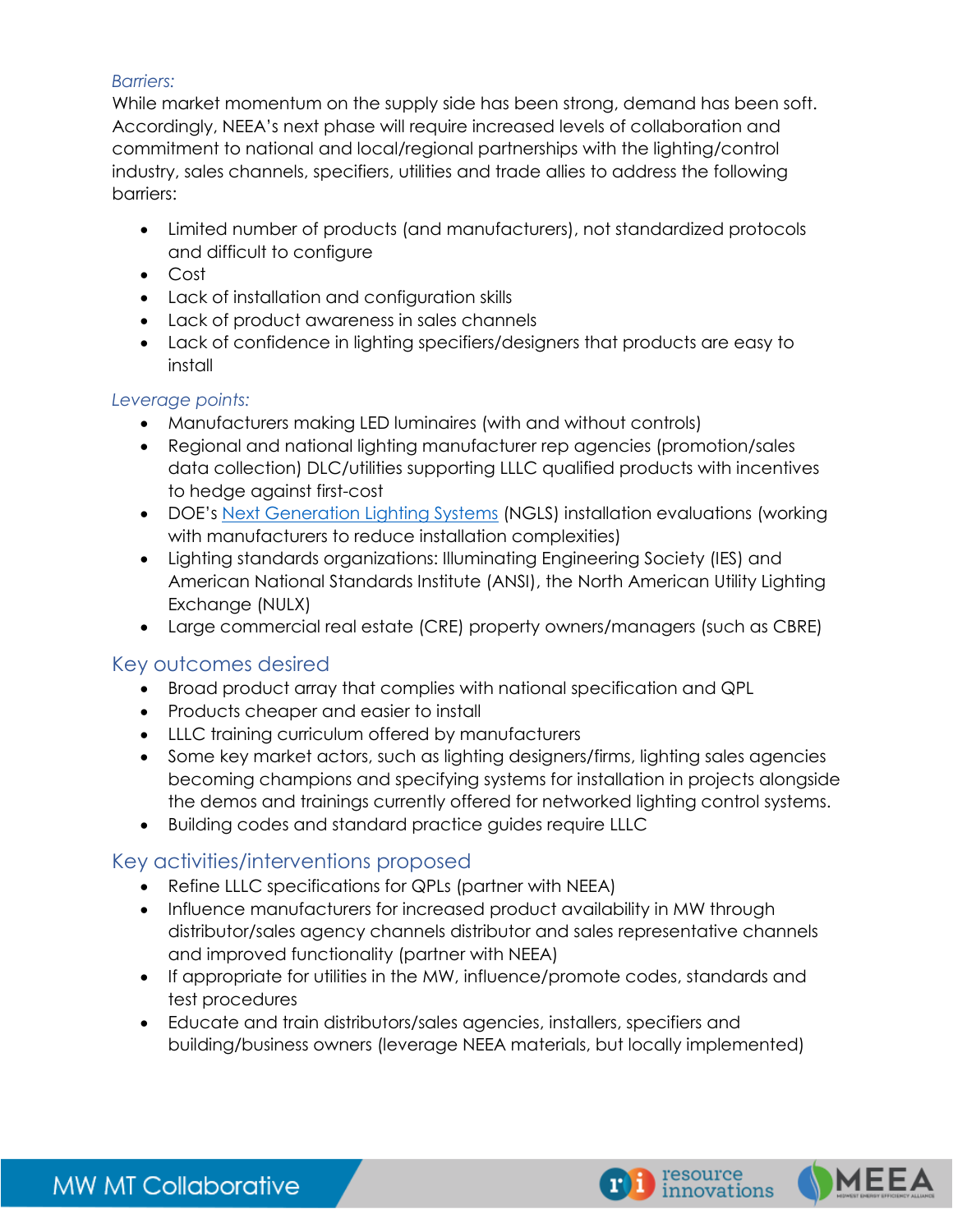• Encourage utility program support and incentives for LLLC qualified products and installation through existing platforms such as the Lighting Utility Midwest Exchange Network and NULX

### Hypothesis on any lasting impacts

- Change in DLC's Networked Lighting Controls Qualified Products List (QPL) specifications to require LLLC
- LLLC becomes required by energy code for all new construction projects

#### Rough estimate on 3-5 year IL budget

- Example: NEEA budget=\$5.5 million 2019-2026.
- TBD for ComEd and/or Xcel/Ameren IL

#### Determining savings potential from net market effects by 2025:

- NEEA's projected potential savings are estimated to be 25-75% savings depending on space type compared with non-controlled LED fixtures, which aggregates to total market savings 473,000 MWh/year over the long-term (105,000 MWh/year from net market effects).
- NEEA estimates LLLC baseline of 0.5% in commercial office and 0.8% in warehouse.
- NEEA estimates for control savings fraction have been calculated by building type.
- Cost-effectiveness will depend on scale. As demand increases, economies of scale and competition will drive down prices.
- TBD for ComEd and/or Xcel/Ameren IL

# Manufacturers who have LLLC qualified products on the Designlights Consortium NLC QPL:

- Acuity Brand LG Electronics
- Avi-on Labs Leviton
- CREE Lutron
- Digital Lumens (Osram) Molex
- Eaton OmniSolu Technology
- Enlighted RAB Lighting
- Hubbell Lighting Signify (formerly Philips)
- J2 Light Xeleum Lighting

#### Current Midwest Controls Incentive Programs

ComEd has a networked lighting incentive for both indoor and outdoor applications

- Offers \$0.60 per watt reduced for new LED fixtures that are connected
- Offers \$0.25 per watt controlled for the installation of a networked lighting control system on the new LED fixture
- Offers an additional \$0.15 per kWh saved for systems which include EM&V capabilities



**MW MT Collaborative**